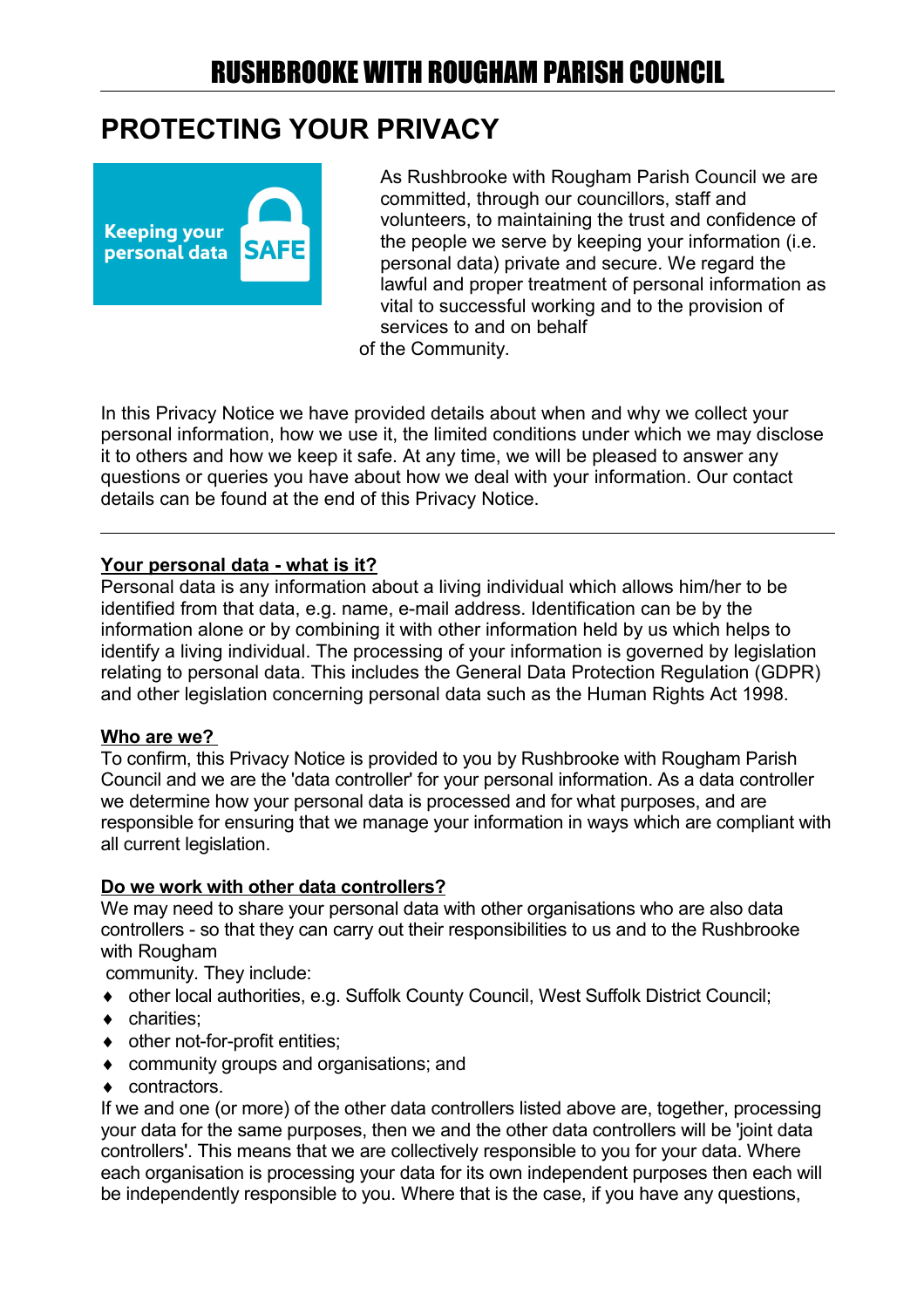wish to exercise any of your rights (see below) or wish to raise a complaint, you should do so directly with the relevant data controller. A description of what personal data we process and for what purposes is set out in this Privacy Notice.

#### **We will process some or all of the following personal data where necessary to perform our tasks:**

- ◆ Names, titles, and photographs.
- Contact details, e.g. telephone numbers, addresses and e-mail addresses.
- Where they are relevant to the services we provide, or where you have provided them to us, we may process information such as gender, age, marital status, nationality, education/work history, academic/professional qualifications, hobbies, family composition, and dependants.
- The personal data we process may include sensitive or other 'special categories of personal data' such as criminal convictions, racial or ethnic origin, religious beliefs or other beliefs of a similar nature, mental and physical health, details of injuries, medication/treatment received, political beliefs, trade union affiliation, genetic and biometric data, and data concerning sexual life or orientation.

### **How do we use sensitive personal data?**

We may process sensitive personal data, where appropriate, for specific reasons, e.g. your racial or ethnic origin, or religious or similar information, in order to monitor compliance with equal opportunities legislation; and other sensitive personal data in order to comply with legal requirements and obligations to third parties.

These types of data are described in the GDPR as 'special categories of personal data' and require higher levels of protection. We need to have further justification for collecting, storing and using this type of personal data.

We may process special categories of personal data in the following circumstances:

- $\bullet$  in limited circumstances, with your explicit written consent.
- where it is needed to carry out our legal obligations; and/or.
- ◆ where it is needed in the public interest.

Less commonly, we may process this type of personal data where it is needed in relation to legal claims or where it is needed to protect your (or someone else's) interests and you are not capable of giving your consent, or where you have already made the information public.

#### **Do we need your consent to process your sensitive personal data?**

In limited circumstances, we may approach you for your written consent to process certain sensitive personal data. If so, we will provide you with full details of the personal data we would like and the reason it is needed so that you can carefully consider whether you wish to consent.

#### **We will comply with the fundamental principles of data protection law which say that the personal data we hold about you must be:**

- ◆ used lawfully, fairly and in a transparent way:
- collected only for valid purposes that we have clearly explained to you and not used in any way that is incompatible with those purposes;
- relevant to the purposes we have told you about and limited only to those purposes;
- ◆ accurate and kept up-to-date;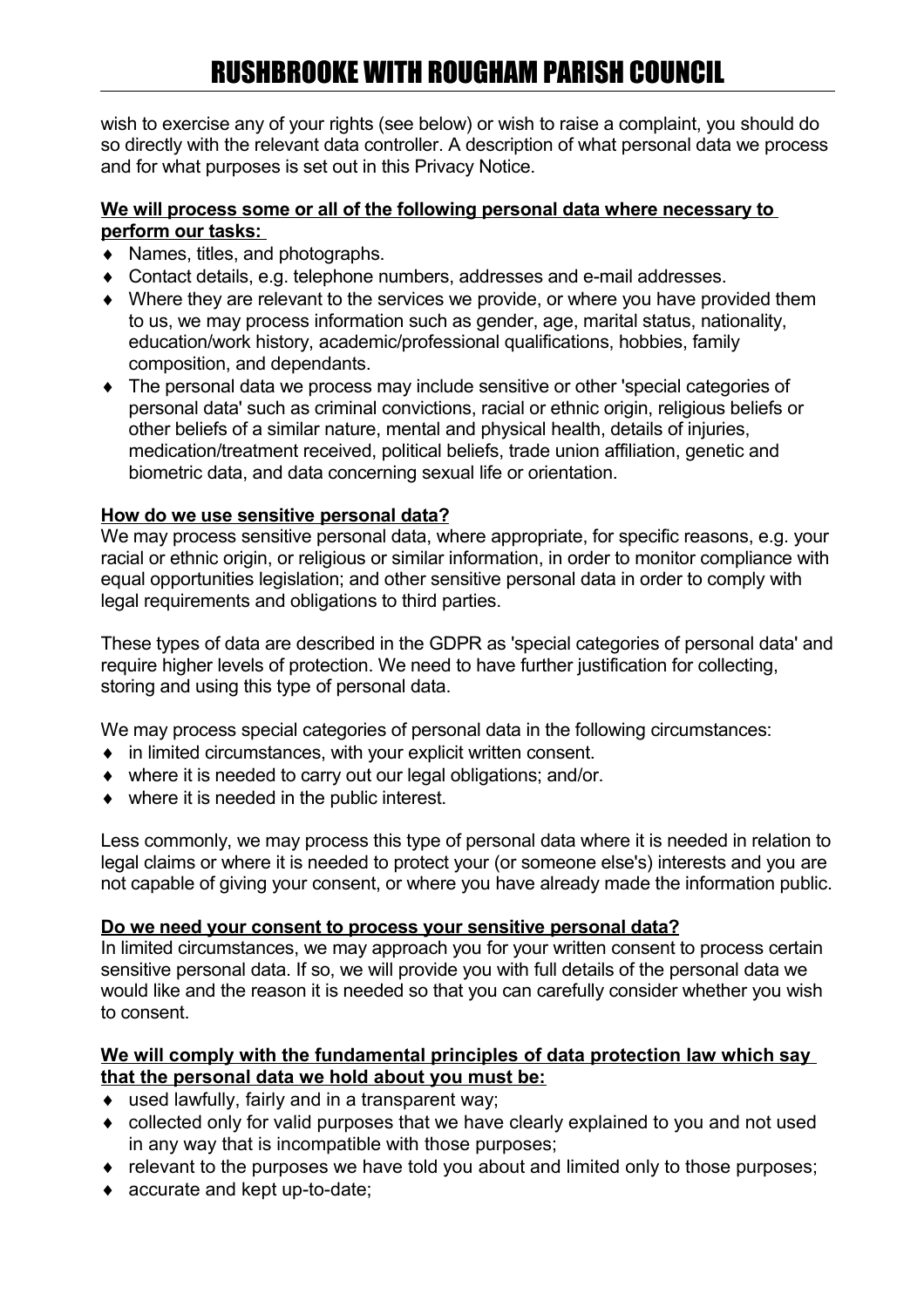- $\bullet$  kept only as long as necessary for the purposes we have told you about; and.
- $\bullet$  kept and destroyed securely including ensuring that appropriate technical and security measures are in place to protect your personal data from loss, misuse, unauthorised access and disclosure.

#### **For what purposes do we use your personal data?**

For some or all of the following:

- To deliver public services including understanding your needs so that we can provide the services that you request, finding out what we can do for you and informing you of other relevant services.
- To confirm your identity in order to provide some services.
- ◆ To contact you by post, e-mail, telephone or in person.
- $\bullet$  To help build up a picture of how we are performing.
- To prevent and detect fraud and corruption in the use of public funds and, where necessary, for law enforcement functions.
- ◆ To enable us to carry out our administrative and regulatory functions and to meet all legal and statutory obligations.
- ◆ To carry out complaints handling.
- As necessary, to protect individuals from harm or injury.
- $\bullet$  To promote the interests of the Council.
- $\bullet$  To manage and maintain our accounts and records.
- $\bullet$  To seek your views, opinions or comments.
- To notify you of changes to facilities, services, events, staff, councillors and volunteers.
- To send you communications and/or information which you have requested and that may be of interest to you, e.g. about new developments and initiatives.
- To process relevant financial transactions including grants and payments for goods and services supplied to us.
- To allow the statistical analysis of data so that we can plan the provision of services.
- To support projects and to help promote the development of initiatives being pursued by local organisations.

#### **What is our legal basis for processing your personal data?**

As a public authority we have certain powers and obligations. Most of your personal data is processed for compliance with a legal obligation which includes the discharge of our statutory functions and powers. Sometimes when exercising these powers or duties it is necessary to process the personal data of residents or people using our services. We will always take into account your interests and rights. This Privacy Notice sets out your rights and our obligations to you.

We may process personal data if it is necessary for the performance of a contract with you, or to take steps to enter into a contract. For other purposes we will rely on consent, i.e. where our use of your personal data requires your explicit consent then we will first obtain your consent for that specific use.

#### **Do we share your personal data?**

Sometimes we may need to share your data with third parties. Where this happens these third parties have an obligation to put in place appropriate security measures and will be responsible to you directly for the manner in which they process and protect your personal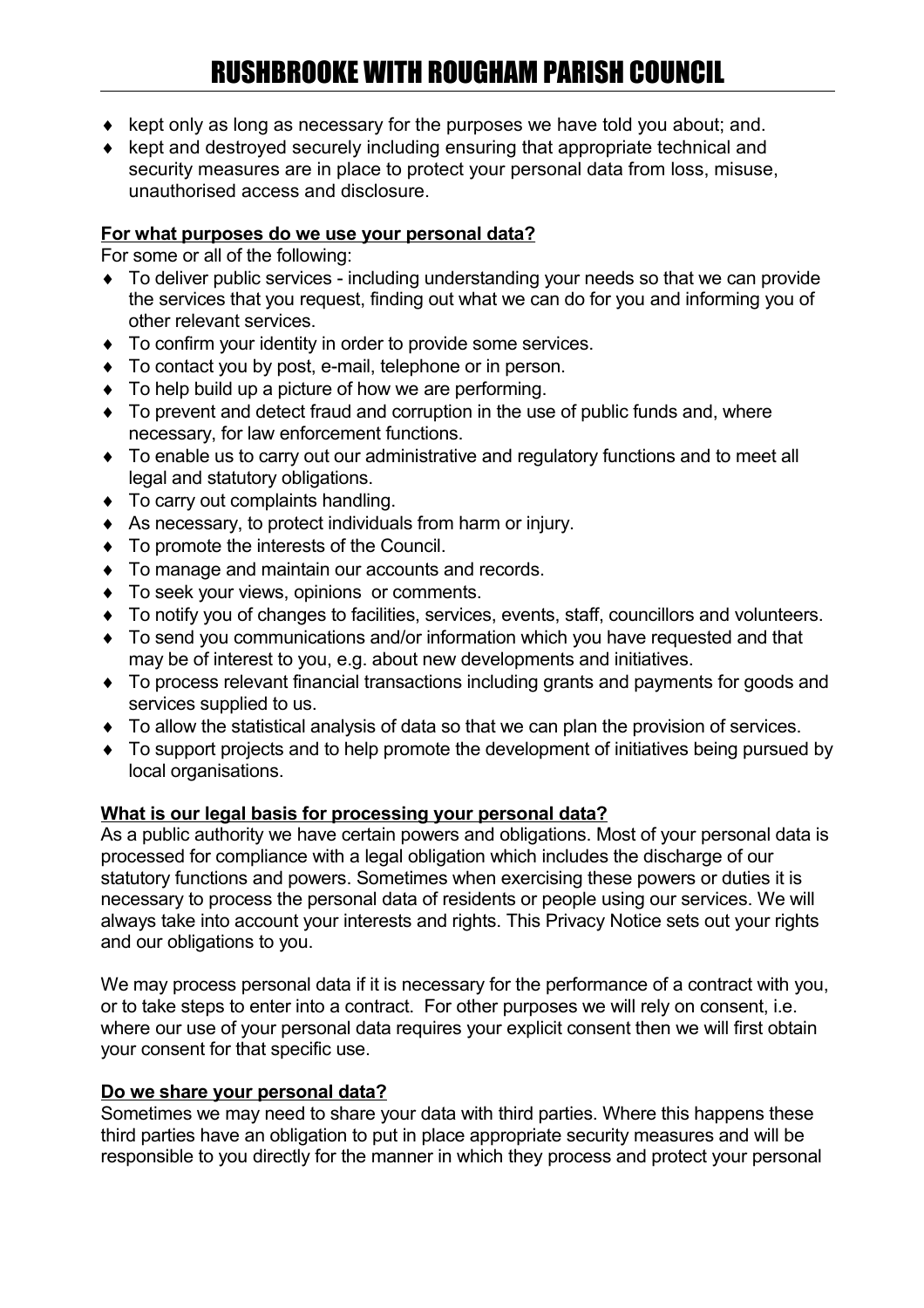data. It is likely that we will need to share your data with some or all of the following but only where necessary:

- The data controllers listed above under the heading 'Do we work with other data controllers?'.
- Our suppliers, contractors and agents, e.g. we may ask a commercial provider to publish or distribute a newsletters on our behalf, or to maintain our database software.
- On occasion, other local authorities or not-for-profit bodies with which we are carrying out joint ventures, e.g. in relation to facilities or events for the community.

### **How long do we keep your personal data?**

We will keep some records permanently where we are legally required to do so. We may keep some other records for an extended period of time, e.g. it is currently best practice to keep financial records for a minimum period of eight years to support audits by Her Majesty's Revenue and Customs (HMRC) or to provide tax information. We also have legal obligations to retain some data in connection with our statutory obligations as a public authority and are also permitted to retain data in order to defend or pursue claims, e.g. those relating to personal injuries or contracts.

In general, we will keep personal data only for as long as it is needed and delete it when it is no longer required. We have a *Data and Records Retention Policy* which shows what we keep and for how long, and will be pleased to supply a copy on request. Please contact our Data Protection Officer whose contact details are at the bottom of this Privacy Notice.

### **How can you help?**

It is important that any personal data we hold about you is, as far as reasonably possible, accurate and current at all times. It would be very much appreciated if you would keep us informed of any changes in the personal data we are holding about you.

### **What are your rights with regard to your personal data?**

Your rights in relation to your personal data are listed below. When you seek to exercise any of these rights, we may need to verify your identity (for your security) before we can comply.

- **1. The right to access personal data we hold on you**
- At any point you can contact us to request the personal data we hold on you as well as why we have that personal data, who has access to the personal data and where the personal data was obtained from. Once your request has been received we will respond as soon as possible but certainly within one month.
- There are no fees or charges for the first request but additional requests for the same personal data or requests which are manifestly unfounded or excessive may be subject to an administrative fee.
- **2. The right to correct and update the personal data we hold on you** If the data we hold on you is out-of-date, incomplete or incorrect, you can inform us and your data will be updated.
- **3. The right to have your personal data erased**
- If you feel that we should no longer be using your personal data or that we are unlawfully using your personal data, you can request that the personal data held be erased.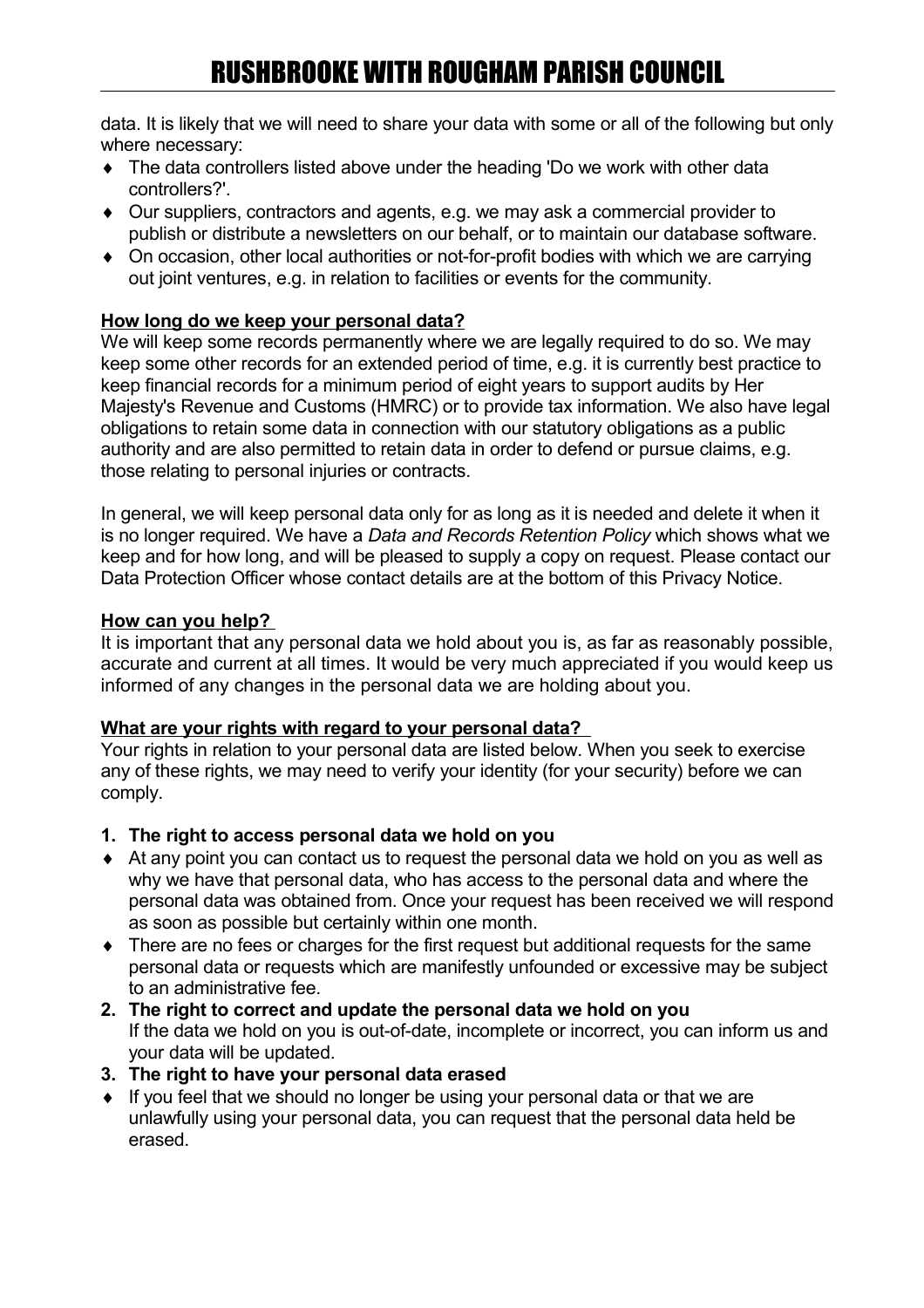- When your request is received we will confirm whether the personal data has been deleted or the reason why it cannot be deleted, e.g. because it is needed to comply with a legal obligation.
- **4. The right to object to processing of your personal data or to restrict it to certain purposes only**

You can request that we stop processing your personal data or ask that the processing be restricted. Upon receiving the request we will contact you and let you know if we are able to comply or if we have a legal obligation to continue to process your data.

**5. The right to data portability**

You have the right to request that we transmit your personal information directly to another data controller. We will comply with your request, where it is feasible to do so, within one month of receiving your request.

**6. The right, at any time, to withdraw your consent to the processing of data for which consent was obtained**

You can withdraw your consent easily by telephone, in person, by e-mail, or by post. Please contact our Data Protection Officer whose contact details are at the bottom of this Privacy Notice.

#### **The right to lodge a complaint with the Information Commissioner's Office.**

You can contact the Information Commissioner's Office by: Post: Wycliffe House, Water Lane, Wilmslow, Cheshire SK9 5AF. Telephone: 0303 123 1113 E-mail: <https://ico.org.uk/global/contact-us/email/>

#### **Is your personal data transferred abroad?**

Any personal data transferred to countries or territories outside the European Economic Area (EEA) will only be placed on systems complying with measures giving equivalent protection of personal rights either through international agreements or contracts approved by the European Union. Council information on the Rushbrooke with Rougham Village Website is also accessible abroad so on occasion some personal data may be accessed from overseas.

#### **Are we permitted to process your data further?**

If we wish to use your personal data for a new purpose, not covered by this Privacy Notice, then we will provide you with a new Notice explaining this new use before commencing the processing and setting out the relevant purposes and processing conditions. Where and whenever necessary, we will seek your prior consent to the new processing.

#### **Changes to this Privacy Notice**

We keep this Privacy Notice under regular review and will place any updates on the Rushbrooke with Rougham website (http://rushbrookewithrougham.suffolk.cloud). This Notice was last updated in May 2018.



#### **Contact details**

Please contact us if you have any questions about this Notice, the personal data we hold about you, to exercise any or all of your rights, if you have any queries or complaints or would like a copy of the Council *Data Protection Policy*.